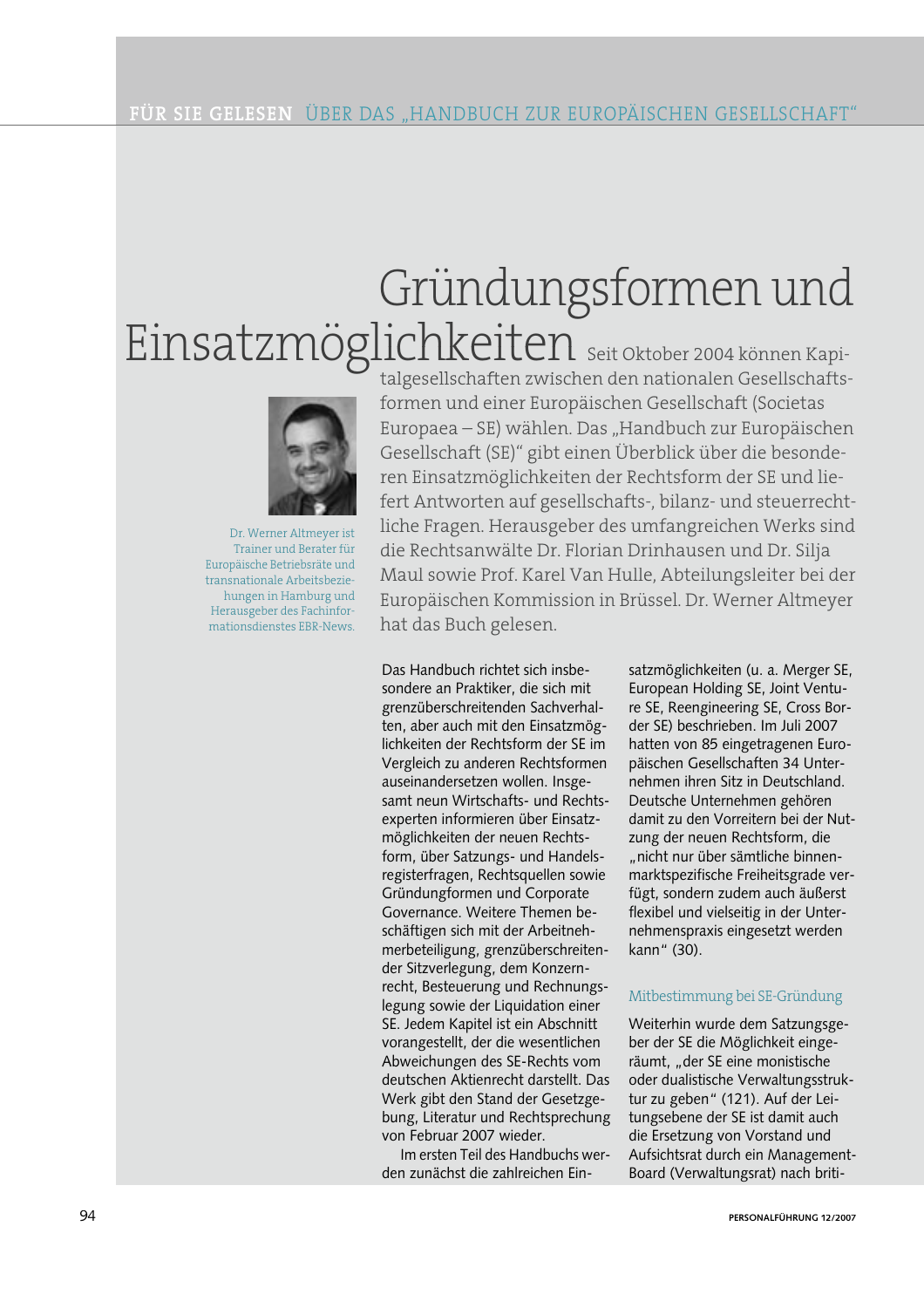schem Vorbild denkbar. Im Folgenden gehen die Autoren ausführlich auf das monistische Modell ein, das dem deutschen und österreichischen Gesellschaftsrecht (bislang) fremd ist.

Dass mit einer solchen Entscheidung nicht die Abschaffung der Mitbestimmung verbunden ist, wird in der Praxis am Beispiel des österreichischen Metallunternehmens Plansee SE deutlich So gehören dem fünfköpfigen Verwaltungsrat des Unternehmens zwei Arbeitnehmervertreter an - zuvor gab es eine Drittelbeteiligung im Aufsichtsrat (Anm. des Verfassers).

Jede SE-Gründung erfordert zwingend Verhandlungen mit der Arbeitnehmerseite, wie die Autoren betonen, und zwar ohne jegliche Ausnahme: "Dies gilt selbst für die Gründung einer arbeitnehmerlosen Vorrats-SE." (50) Damit die Arbeitnehmer europaweit mit einer Stimme sprechen können, sieht die SE-Richtlinie die Bildung eines Besonderen Verhandlungsgremiums (BVG) vor, "in dem die Arbeitnehmer entsprechend ihrer Aufteilung auf die verschiedenen Mitgliedstaaten gleichberechtigt repräsentiert sind" (69). Da es Aufgabe der Unternehmensleitung ist, dieses Verfahren in Gang zu bringen, verweisen die Autoren zugleich auf die Fristen: "Verfügt die formwechselnde Aktiengesellschaft über einen Betriebsrat, ist ihm der Umwandlungsplan (...) spätestens einen Monat vor Durchführung der (...) Hauptversammlung zuzuleiten." (110)

Leider geht das Handbuch an dieser Stelle nicht darauf ein, welche Probleme entstehen können, wenn diese Regeln nicht sorgfältig beach-

tet werden. Als exemplarisches Beispiel sei hier die Bauholding Strabag SE genannt. Der österreichische Baukonzern hatte im Zuge der SE-Gründung lediglich Verhandlungen mit dem Betriebsrat vor Ort geführt. Der daraufhin von Betriebsräten aus Deutschland und Belgien eingeleitete Rechtsstreit konnte erst durch die nachträgliche Bildung eines BVG einvernehmlich beigelegt werden (Anm. des Verfassers).

#### Europaweite Harmonisierung

Der gesamte sechste Abschnitt des Buches widmet sich auf 77 Seiten allen Fragen der Arbeitnehmerbeteiligung. Vom Gesetzgeber gewünscht ist ein "Vorrang der einzelfallbezogenen Verhandlungslösung, der der Richtlinie zum Europäischen Betriebsrat nachgebildet ist" (174). Nur beim Scheitern der Verhandlungen greifen gesetzliche Auffangregelungen. Die Autoren sehen hier die erstmalige "Möglichkeit, das System der Beteiligung der Arbeitnehmer unabhängig von traditionellen, gesetzlich festgeschriebenen Mitbestimmungsstandards unternehmens- oder konzernindividuell neu und europaweit einheitlich ausgestalten zu können" (2).

In der deutschen Praxis spielt beispielsweise die Größe des Aufsichtsrates in den Verhandlungen eine wichtige

## Van Hulle/Maul/Drinhausen **Handbuch zur** Europäischen **Gesellschaft** (SE)

Karel Van Hulle / Silja Maul / Florian Drinhausen (Hg.): Handbuch zur Europäischen Gesellschaft (SE). Verlag C.H. Beck, München, 2007, 353 Seiten, € 98, ISBN 978-3-406-55279-3

Verlag C.H. Beck

Rolle. Mit der Umwandlung einer Gesellschaft in eine SE kann diese unternehmensindividuell geregelt werden. So wurden die Kontrollgremien bei den Unternehmen Allianz. Fresenius und Porsche nach der SE-Gründung auf zwölf Sitze begrenzt. Diese Begrenzung wäre in einer deutschen AG nicht möglich gewesen. Für die Arbeitnehmerbeteiligung gilt. "dass nicht die absolute Zahl von Arbeitnehmervertretern geschützt ist (...), solange nur das prozentuale Verhältnis zwischen Arbeitnehmervertretern und Vertretern der Anteilseigner gleich bleibt"  $(231).$ 

Nach Einschätzung der Autoren sehen die Auffangregeln eine "Harmonisierung der Mitbestimmung auf dem höchsten Niveau" (234) vor. Wenn zum Beispiel mehr als 25 Prozent der europäischen Belegschaft auf Deutschland entfallen.